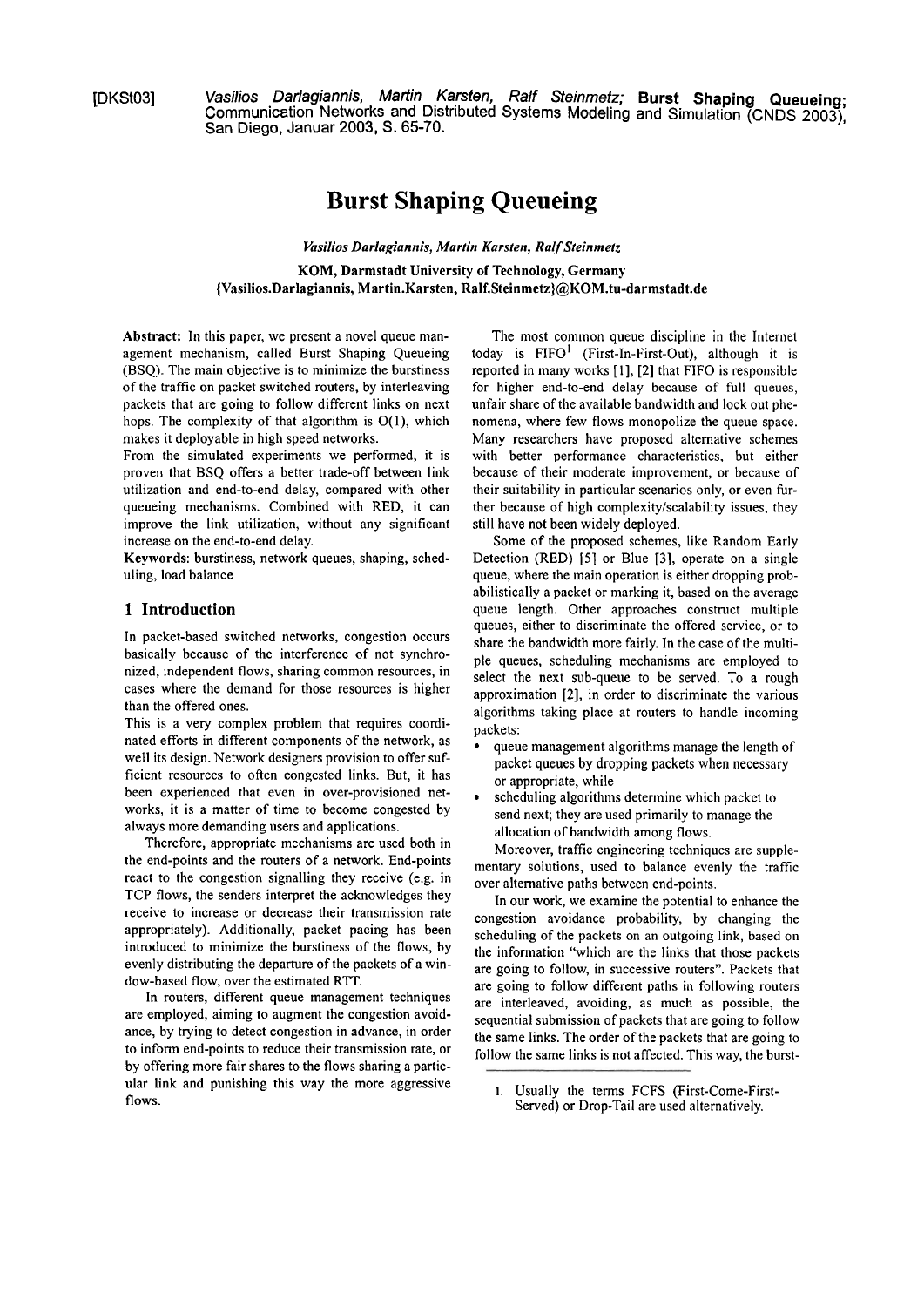iness in that individual outgoing link remains the Same, but the burstiness in following ones is reduced. This new queueing mechanism is called Burst Shaping Queueing (BSQ).

The rest of this paper is organized as follows: Section 2 describes briefly work that is alternative or supplementary to our research, while Section 3 provides the motivation for using BSQ. Section 4 describes the algorithms of BSQ and their complexity and some experiments are provided in Section 4 for its evaluation. Finally, Section 6 provides the conclusion of our work, as well as some thoughts for further investigation.

### **2 Related Work**

RED [5] is possibly the most explored queue management mechanism. Alternatives to the original algorithm are FIow Random Early Drop (FRED), RED with penalty box, Stabilized RED [14], Gentle RED (GRED), Adaptive RED [4] and Self-configured RED. In the original algorithm, packets are served in a FIFO order, but the buffer management is significantly more sophisticated than Drop-Tail. RED Starts to drop packets probabilistically, based on the average queue length. RED trades-off lower utilization for lower end-to-end delay. Four parameters are used to configure RED, to make it appropriate for different scenarios. Fine tuning of those parameters is always a headache for the researchers. The latest version of RED, Adaptive RED overpass this problem, by using some sophisticated algorithms.

Deficit Round Robin (DRR) [I61 is a scheduling algorithm, aiming to offer fair Shares of the bandwidth to all of the flows competing in an outgoing link. DRR construct a number of multiple queues (called buckets) and thcn assigns each flow in one of those buckets, by hashing thc destination IP address. More than one flows could share the Same bucket, in case of collisions in the hashing procedure The scheduler periodically visits all the buckets using the round robin algorithm, and adding a quantum (an increase on the maximum size in bytes allowed to be transmitted from that bucket) to the deficit of that bucket. If the size of the next packet to be transmitted is smaller than the deficit, then it is transmitted. Otherwise the scheduler proceeds to the next bucket.

Core-Stateless Fair Queueing (CSFQ) [I71 is an approach that discriminates the operations performed by the core routers from the operations performed by the edge routers in a subnet. Since the number of flows in the core routers is very large and the transmission speed is very high, it is not possible to apply a queueing technique, requesting for state per flow. Deployability of a statefull technique is more feasible in edge routers. CSFQ calculates the rate of each flow in the edge routers and this rate information is inserted in every packet.

Core routers calculates the fair share of each flow and probabilistically drop packets from flows that exceed their fair share. The drawbacks of that approach are mainly the facts that each packet has to be labeled/delabeled in the edge routers and the complexity of the edge routers still remains high. Mice flows might be handled unfriendly, since the estimation of their rate can be miscalculated due to their short live.

### **3 Motivation**

In order to motivate our work, we take as an example the network shown in Figure 1. In that example, we consider a snapshot where some flows are directed from nodes 1 and 2, through 3 to nodes 4, 5 and 6. The dotted arrows represent a set of flows that are going to be directed to node 4, the dashed arrows to node 5 and the solid ones to node 6. Although it is possible that none of the flows is highly bursty, it can very likely be the aggregation of them. Node 3 can not regulate the burstiness of its outgoing links, unless it under-utilize them. But, possibly nodes 1 and 2 can augment node 3 in that.

Consider that at an arbitrary point in time, the content of the queue of the outgoing link on node 1, is the one shown on the left side of Figure 2. Using the usual FIFO discipline, the order of the transmission of the packets is identical to their order in the queue, as it is shown in the upper right part of the figure. Here we notice that the packets are mostly transmitted in groups of 3, meaning that after node 3, that group is going to follow the same outgoing link. On the other hand, employing BSQ at node 1, the output order is the one shown in the lower right part of the same figure.





We can notice that using BSQ we have bursts of one packet, with the exception of the end of the queue, where 4 packets are creating an even higher burst than FIFO. This is the case because in that static figure, we can not capture the real-time, dynamic characteristics of a traffic passing through the queue, where packets are always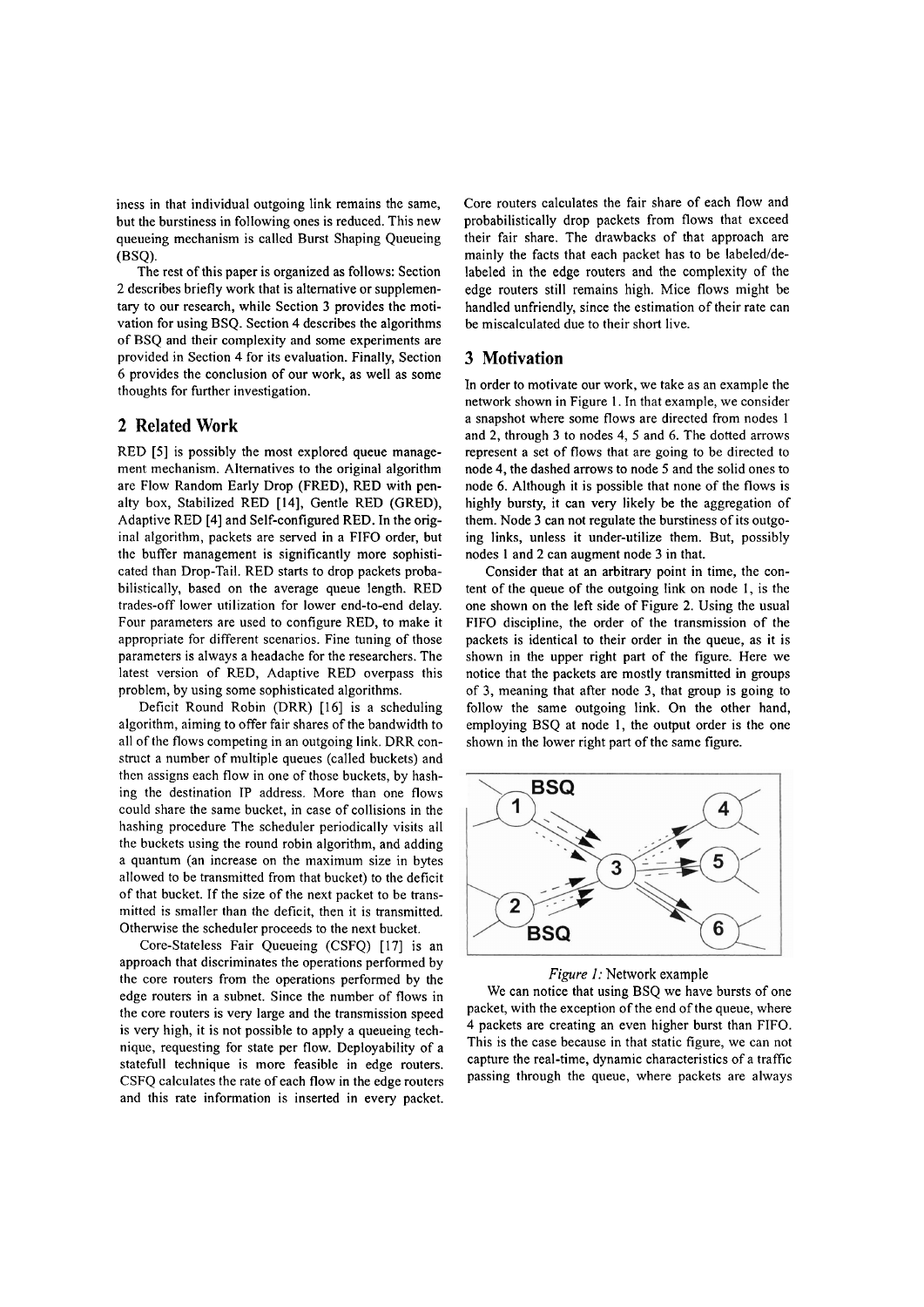out causing such large bursts. The such as well, to manage the total buffer space,



*Figure 2:* Queue content snapshot

It is important to mention that although the output of the link on node 1 should not cause any congestion on the output links of node 3 towards nodes 4, 5 and 6 (if we assume identical link characteristics), it is very possible to be the case by interfering with the output link of node **2** towards node 3(or even with more links that carry packets that will be routed through the aforementioned links).

From that case description, it is observable why BSQ can offer better performance, which is achieved by lower average queue lengths, by controlling the scheduling of the packets.

## **4 Algorithm Description**

### **4.1 Assump tions**

In order for a router to be able to classify a packet based on its destination **IP** address, it is assumed that it includes the required information in its own routing table. The amount of that required information depends on the depth into the network every router is interested in (level of interest). For example, for depth value equal to one, the router is assumed to include in its own routing table the routing tables of all of each neighbours. The specific way of implementing it is out of scope, but alternatives can be either a two step lookup, or even in one step, where tuples are returned.

Additionally, link characteristics like bandwidth can be required for a weighted and more efficient scheduling.

### **4.2 Design Issues**

Every router assigns the neighbour router on each specific outgoing link in the root of a tree with depth equal to the level of interest. Figure 3 presents the structure of that tree for node 1 of Figure 1, and more specifically, for the outgoing link towards node **3,** with level of interest 1. Based on the topology of that network, root Q3 has three children,  $Q4$ ,  $Q5$ ,  $Q6$ , representing the sub-queues on that router. Each sub-queue is responsible to handle the packets that are going to follow the respective outgo-

coming into, allowing further interleaving of them, with- ing link on the next router. Global information is





There are two main operations that take place in a queue System: Adding a packet (enqueueing) and removing a packet (dequeueing).

When a new packet arrives in the queue, it is processed iteratively to find the correct position into the tree of the sub-queues. A new sub-queue is created when the requested branch does not exist, taking as parameter the bandwidth of the link, to ensure weighted scheduling. When the appropriate leaf of the tree is reached, the packet is stored in the corresponding sub-queue. If the total number of storage space required to store the packets of the queue is greater than the maximum allowed one, BSQ drops the head of largest sub-queue'.

| void enque(packet) {                                |
|-----------------------------------------------------|
| Get the address of this node                        |
| Current node is the root of the tree                |
| Search until the maximum levelOfInterest is         |
| reached or the final destination is found {         |
| Lookup in the extended routing table                |
| which is the next hop from the                      |
| current one to the                                  |
| final destination                                   |
| Get the child in the subtree that fits with         |
| that next hop                                       |
| If that child does not exist, create it             |
| Make the current node this new one                  |
| ₹                                                   |
| Increase the number of packets that are stored      |
| in this subtree                                     |
| Enqueue the packet in that subtree                  |
| Accumulate the total size of the stored packets     |
| If there is buffer overflow, drop a packet from the |
| subtree with the largest number of packets          |
| (or the maximum length of them){                    |
| Find the subtree with the maximum                   |
| number of packets                                   |
| Update the internal structures                      |
| Dequeue the packet to be dropped                    |
| Drop the packet                                     |
| ł                                                   |
|                                                     |

*Figure 4:* Enqueue pseudocode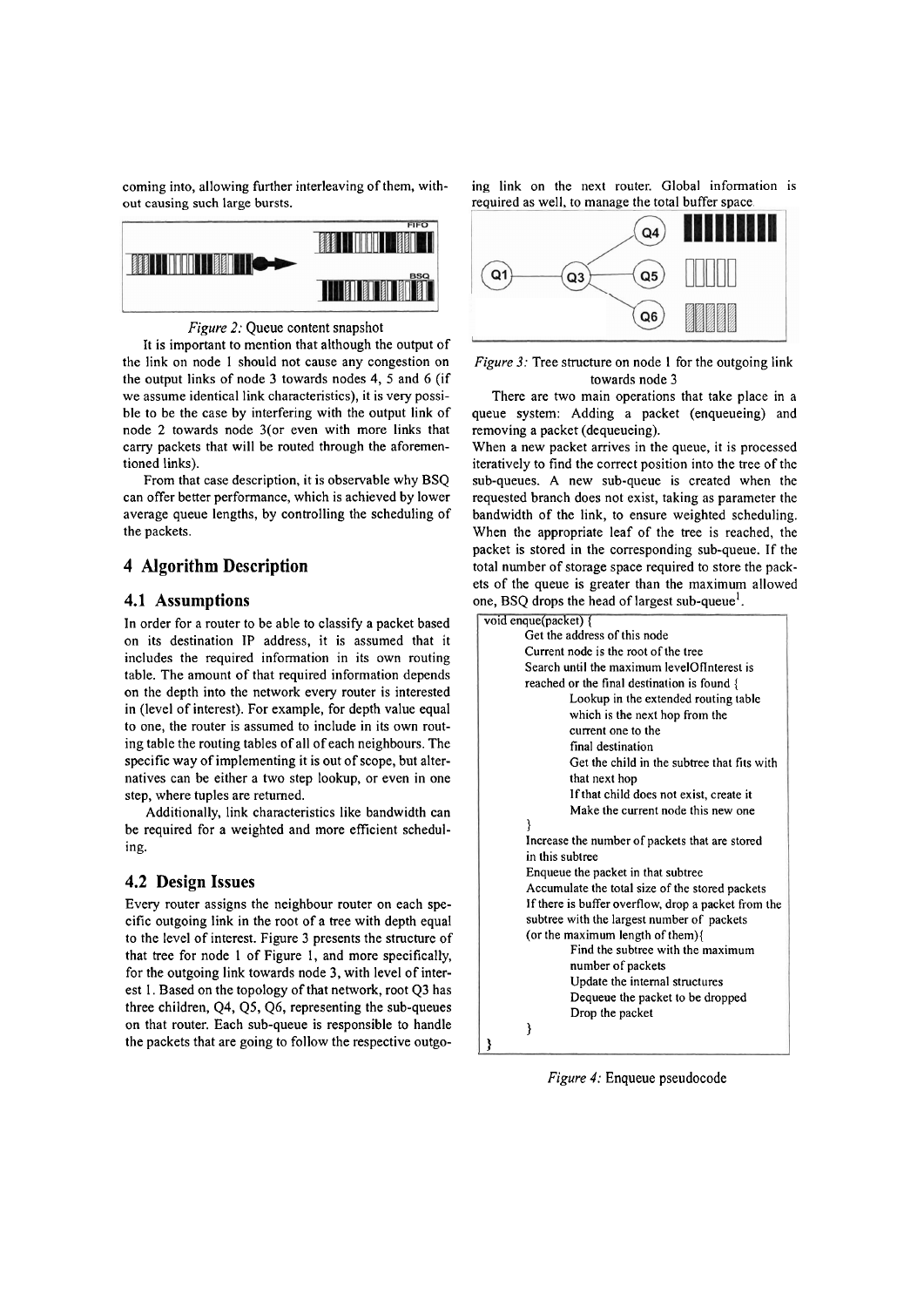### 4.2.1 Enqueueing

Figure 4 provides the pseudocode which describes the operation of adding a new packet into BSQ.

#### 4.2.2 Dequeueing

Removing a packet from BSQ in order to be transmitted is taking place in two steps: First to find the next sub-queue to be scheduled and second to perform the usual dequeue operation as it is for a normal FIFO queue. The second step is considered trivial and it is not described in detail.



#### *Figure 5:* Dequeue pseudocode

Figure 5 provides the pseudocode which describes the operation of finding the next sub-queue to be scheduled. It is a round robin scheduler applied recursively on each level of the tree. **An** alternative technique that we explored was based on Smoothed Round Robin [6], which provides a scheduling pattern for almost perfect interleaving of the packets. Unfortunately, it proved to be too complex and inefficient because of the microscopic view of the system, applied on the content of a relatively short queue, where the relative ratio of the packets destined to one direction, to the packets destined to another one, was changing very frequently.

### **4.3 Complexity**

The complexity of a queue algorithm is very critical for its deployment. In high speed networks, complexity of even O(log(n)) might make an algorithm useless.

BSQ, although it increases the requirements in the size of the routing tables, it does not keep state for each active queue, but for each neighbor's link, which is into the level of interest. This is a relatively static information, which needs to be updated only when there are changes on the topology of the network, a task that is going to take place anyway. The usual mechanisms of constructing the routing tables can be reused for the purposes of BSQ. Therefore, the complexity of BSQ is  $O(1)$ .

### **5 Simulations**

#### **5.1 Simulation Environment**

In order to evaluate the performance of BSQ, we used ns-2 [7]. In those experiments, compared BSQ with Drop-Tail, DRR and RED. The choice was based on the fact that they are very representative examples and available with the distribution of ns-2.



*Figure 6:* Network topology for the experiments

Figure 6 shows the network topology for the experiments. It represents a part of a backbone example network that can be considered as a graph transformation into a tree to include three levels of cascading networks similar to the one in Figure 1.

In most of the experiments, the sources are located in the open links of the figure, connected to nodes s1, s2, 11, 13, ml and 4. The destinations are the nodes n2, n3, rl, r2, r3 and r4. The capacity of the links has been Set to 12.5MBps and the queue size to 20000 bytes. The flows

I. **A** different flavor of BSQ, which combines RED characteristics is described later, which randomly picks **up** the packet to be dropped.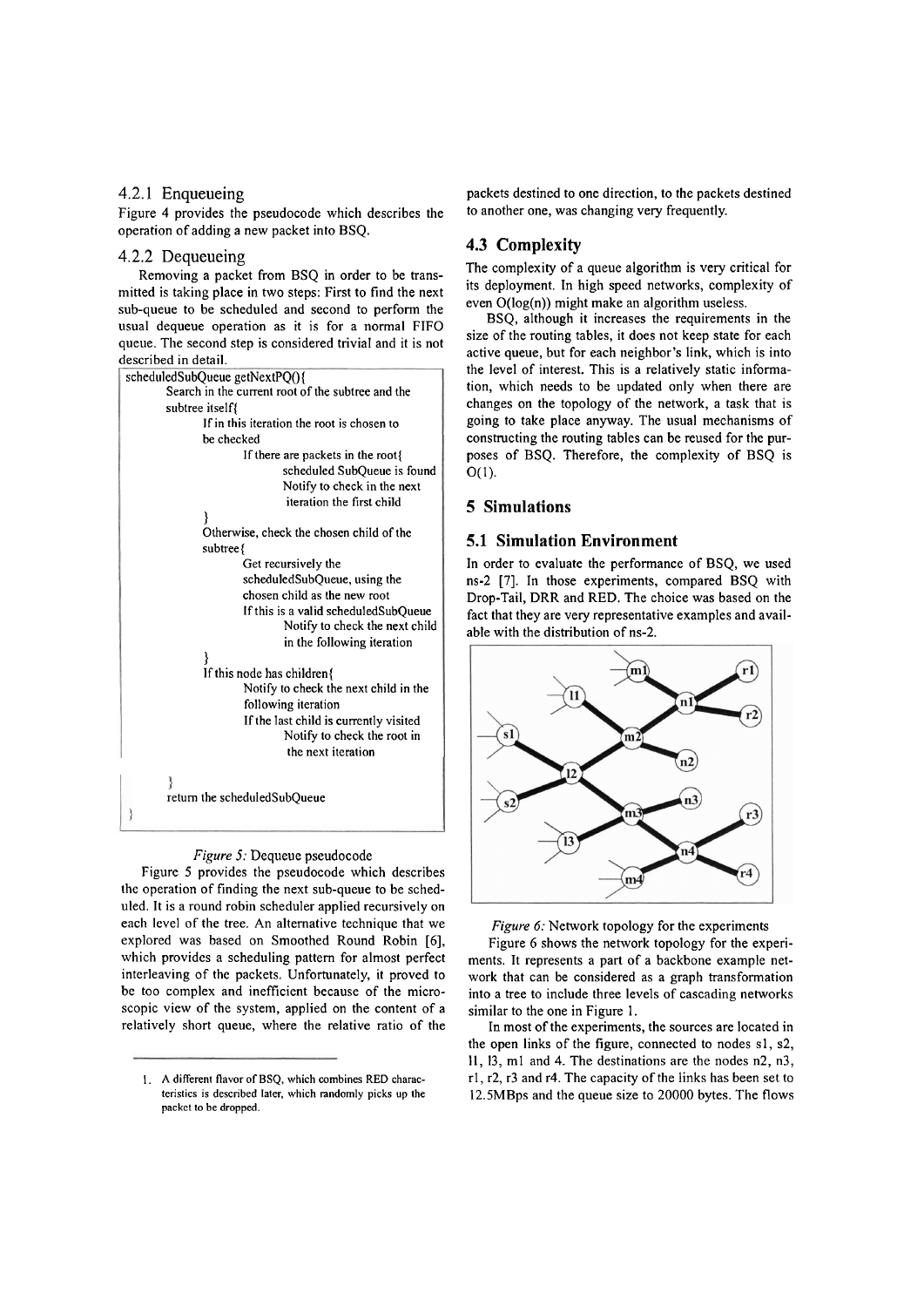are both TCP that consider the received feedback, as well as self-similar background traffic [10], encapsulated in UDP packets, to make the simulation as much realistic as possible. The version of TCP was in those experiments was TCP Sack. The self-similar traffic has been generated modifying a self similar traffic generator [9], in order to make the output traces compatible with ns-2. The packet size for every flow, both TCP and selfsimilar, is 500 bytes.

The primary design concern of that simulation environment is to examine how the BSQ queues, located in nodes sl and s2 are going to reduce the burstiness in node 12, and sequentially, how each level is reducing the burstiness entering in the following one.

#### **5.2 Simulation Results**

Figure **7** shows the average queue length of BSQ, DRR and Drop Tail over time, on the outgoing link from node m2 towards nl, since it is a very representative example. It is very clear that DRR constructs much longer queues, resulting in higher end-to-end transmission delays. BSQ and DRR construct queues with similar length on average, but BSQ has lower deviation, resulting in more stable systems and smaller jitter, a very important property for multimedia applications.



*Figure 7:* Average queue length for DRR, BSQ and Drop Tail

Table 1 summarizes the most important information from the experiments, comparing the performance among BSQ, DRR and Drop Tail. What is visually obvious in Figure 7, is expressed with the average queue length. DRR constructs queues with almost 50% higher length, compared with BSQ and Drop Tail. As a result, end-to-end delay is also higher, although not that clearly, since the provided numbers include link transmission delay and not only queueing delay. But longer queues has not only drawbacks, but also some benefits. DRR provides the higher utilization (taking in account the number of transmitted TCP packets), compared to BSQ and Drop Tail.

It seems that DRR provides lower goodput for the self-similar UDP trafic, but this might be the case, because that traffic is the aggregation of many others, and **DRR** can not discriminate between them, to give a more fair share. Finally, DRR suffers from a higher drop rate, compared to BSQ and Drop Tail.

| 1 r<br>DI |  |
|-----------|--|
|-----------|--|

|                                                | <b>DRR</b> | <b>BSO</b> | Drop<br>Tail |
|------------------------------------------------|------------|------------|--------------|
| Average Queue Length<br>(on link $m2 \ge n1$ ) | 18.94      | 13.98      | 13.53        |
| TCP delay                                      | 70.6 ms    | 67.8 ms    | 64.9 ms      |
| TCP packets                                    | 125227     | 104371     | 91952        |
| UDP delay                                      | $11.5$ ms  | $10.2$ ms  | $10.8$ ms    |
| <b>UDP</b> packets                             | 257009     | 263987     | 265998       |
| Dropped packets                                | 26234      | 18399      | 17107        |

As a second set of experiments, we combined BSQ with RED to examine if it is possible to improve the main drawback of  $RED<sup>1</sup>$ , which is a low link utilization [12]. Figure 8 displays the average queue length of RED and BSQRED, where they follow a similar behaviour, with smaller length oscillation for BSQRED.



*Figure 8:* Average queue length for RED and BSQRED Table 2 shows, as expected the higher link utilization of BSQRED compared with Adaptive RED. It should be mentioned also, that BSQRED drops a higher number of packets.

<sup>1.</sup> Parameter setting is also very difficult in RED, and for **that reason we used the latest venion of Adaptive RED.**